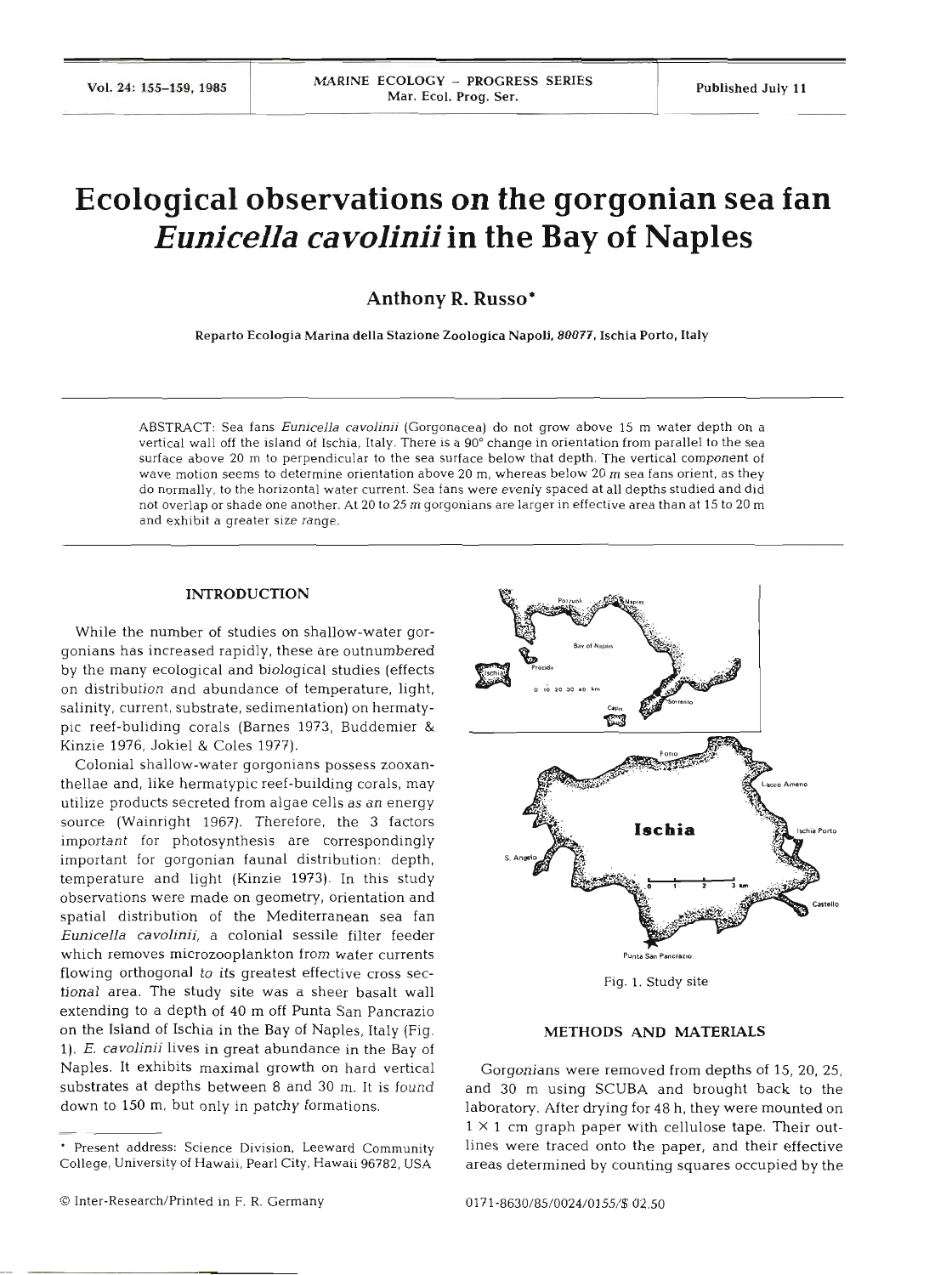trace and represented as a percentage of the total cross sectional rectangular area formed by the product of gorgonian width by length. Maximum length is the distance from the base of the gorgonian to its highest point; maximum width, the largest dimension orthogonal to it. Gorgonians were picked at random and measured for maximum lengths and widths at 15, 20, 25 and 30 m depths.

Orientation of *Eunicella cavolinii* was recorded while diving, and any major change in orientation with depth was documented by taking a census of mean orientation at various depths. Depths were determined using a standard depth gauge. An orientation parallel to the sea surface was used as 0".

Spacing measurements were made within a 2 m strip between 15 m and 20 m (Area 1) and between 20 and 25 m (Area 2). The nearest-neighbor distances between each pair of sea fans were measured and the pattern analyzed using the method of Clark & Evans (1954) and variance to mean ratios (Pielou 1974). Current speed and direction were measured using a Savonius rotor current meter. The period of the swell striking the wall at Punta San Pancrazio was measured using a stop watch. Measurements of current and period were taken every day for 2 wk and averaged.

#### **RESULTS**

The gorgonian sea fan *Eunicella cavolinii,* which grows on a sheer basalt wall off Punta San Pancrazio on the island of Ischia in the Bay of Naples, was not present at depths less than 15 m. Sea fans were observed at depths from 15 m to the bottom at 40 m. Results of spacing measurements (Table 1) show that gorgonians are evenly spaced throughout the entire



Fig. 2. *Eunicella cavolinii*. Variation of L/W with total cross sectional area; Punta San Pancrazio, Bay of Naples (15 to 20 m)

depth range observed. Mean distance between neighboring gorgonians is 35.7 cm in the 15 to 20 m, and 52.3 cm in the 20 to 25 m depth range. The ratio width (W) to average distance between neighboring attachment sites  $(\bar{r})$  is less than 0.5 at both depths. This ratio is a measure of overlap or 'shading' by one fan with its neighbor.

Gorgonians growing on the wall off Punta San Pan-

| Depth $(m)$                                                                                                                                                                                                                                                                                                                                    | 1 <sub>N</sub> | $r_{\rm s}$ (cm)                                                                   | $3r_a$ (cm)  | Density<br>$( 4 \text{ m}^{-2} )$ | $^{4}P$      | Spacing      | $5W_{cm}$    | ${}^6L_{cm}$             | L/W              | 7W/T       | Area<br>$\rm (cm^2)$ |
|------------------------------------------------------------------------------------------------------------------------------------------------------------------------------------------------------------------------------------------------------------------------------------------------------------------------------------------------|----------------|------------------------------------------------------------------------------------|--------------|-----------------------------------|--------------|--------------|--------------|--------------------------|------------------|------------|----------------------|
| $15 - 20$<br>$20 - 25$                                                                                                                                                                                                                                                                                                                         | 54<br>22       | 35.7<br>52.3                                                                       | 21.5<br>33.7 | 5.4<br>2.2                        | .001<br>.005 | even<br>even | 15.6<br>24.5 | 18.3<br>19.5             | 1.2<br>0.8       | .44<br>.47 | 286<br>696           |
| <sup>1</sup> N = Sample size; <sup>2</sup> r <sub>a</sub> = mean observed distance to nearest neighbor; <sup>3</sup> r <sub>e</sub> = mean expected distance to nearest neighbor;<br>$4p$ = level of significance, $5W$ = mean width, $6L$ = mean length, $7\bar{x}$ = mean expected distance to nearest neighbor from Clark<br>& Evans (1954) |                | $\Sigma^*$ r                                                                       | N            |                                   | $\bar{r}$    | $\sigma^2$   |              | $\cdot \cdot \sigma^2/r$ |                  |            |                      |
| Depth $(m)$                                                                                                                                                                                                                                                                                                                                    |                |                                                                                    |              |                                   |              |              |              |                          | $\cdots_{\rm p}$ |            | Spacing              |
| $15 - 20$                                                                                                                                                                                                                                                                                                                                      |                | 1929                                                                               | 54           |                                   | 35.7         | 21           |              | .59                      | .05              |            | even                 |
| $20 - 25$                                                                                                                                                                                                                                                                                                                                      |                | 1151                                                                               | 22           |                                   | 52.3         | 16           |              | .31                      | .02              |            | even                 |
| $\cdot \cdot \sigma^2$ = Variance/mean ratio; > 1.0 aggregation; < 1.0 even spacing (Pielou 1974)<br>$\cdots$ p                                                                                                                                                                                                                                |                | $=$ Average distance between gorgonians (Pielou 1974)<br>$=$ Level of significance |              |                                   |              |              |              |                          |                  |            |                      |

Table 1. *Eunicella cavolinii.* Spacing and geometric data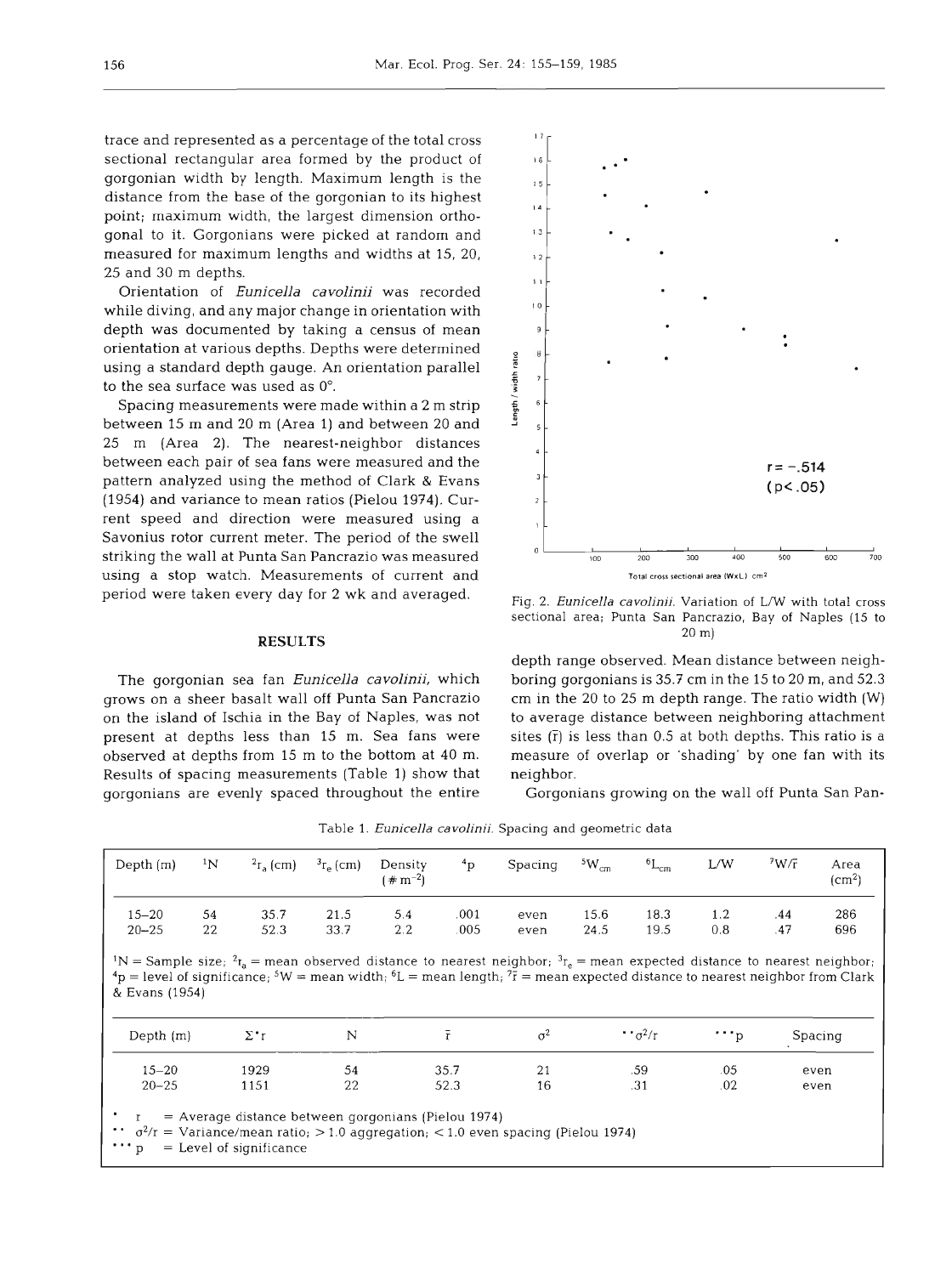

Fig. **3.** *Eunicella cavolinii.* Variation of L/W with total cross sectional area; Punta San Pancrazio, Bay of Naples **(20** to **25** m)

crazio at 15 to 20 m are oriented without exception parallel to the sea surface; below 20 m their orientation changes abruptly by 90". Results of a standard t-test and a non-parametric Wilcoxan 2 sample test show a significant difference between effective sea fan areas at 15 to 20 m and 20 to 25 m  $(p = .001$  and .02). Gorgonians at 20 to 25 m are significantly larger  $(A = 696 \text{ cm}^2)$  than those at 15 to 20 m  $(A = 286 \text{ cm}^2)$ (Table 1). An F-test comparing variances at both depths showed that the gorgonian population at 20 to 25 m has a greater size range than the population at 15 to 20 m (p  $<$  .05). Sizes ranged from 126 to 616 cm<sup>2</sup> at 15 to 20 m and from 143 to 1200 cm2 at 20 to 25 m. Fig. 2 & 3 show the relation of the length-to-width-ratio with the total rectangular area (WxL) for *Eunicella cavolinii*  at 15 to 20m and 20 to 25m depth ranges, respectively. There is a linear negative correlation between the 2 variables at both depths. The correlation is higher between 20 and 25m  $(r=-.73)$  than at 15 to 20m  $(r = -0.51)$ . The width grows more rapidly than the length as the cross sectional area of the gorgonian increases.

| Depth                    | W    | L             | Effective area'          |  |  |
|--------------------------|------|---------------|--------------------------|--|--|
| (m)                      | (cm) | (cm)          | (%)                      |  |  |
|                          |      |               |                          |  |  |
| 15                       | 9.0  | 14.2          | 15.20                    |  |  |
| 15                       | 13.5 | 17.7          | 14.60                    |  |  |
| 15                       | 16.5 | 15.0          | 15.85                    |  |  |
| 15                       | 15.5 | 22.2          | 15.60                    |  |  |
| 20                       | 27.0 | 28.2          | 15.10                    |  |  |
| 20                       | 19.6 | 27.5          | 14.80                    |  |  |
| 20                       | 18.0 | 14.0          | 16.10                    |  |  |
| 20                       | 10.0 | 16.0          | 16.97                    |  |  |
| 25                       | 11.0 | 13.3          | 15.50                    |  |  |
| 25                       | 15.5 | 15.0          | 13.90                    |  |  |
| 25                       | 30.0 | 29.3          | 14.78                    |  |  |
| 30                       | 25.0 | 19.5          | 15.74                    |  |  |
| 30                       | 34.2 | 30.5          | 14.93                    |  |  |
| 30                       | 18.5 | 24.0          | 14.95                    |  |  |
| $^{\circ}$ Mean = 15.287 |      | $SD = .75103$ | $var = .564$<br>$n = 14$ |  |  |

Table **2.** *Eunicella cavoljnji.* Effective area expressed as percentage of total rectangular area

Table2 shows the percent effective areas for 14 samples taken from various depths throughout the depth range studied (15 to 40m). The relation between percentage effective area and total rectangular area (WxL)is fairly constant, independent of depth  $(\bar{x}\% = 15.28 - \pm .75)$ . Measurements of current speed and direction show that currents off Ischia were southward along the western coast during the period of study, averaging about 9 cm  $s^{-1}$  down to a depth of 40 m. The average wave period was calculated to be 6.7 S.

Fig. 4 shows the variation of vertical wave velocity at



Fig. **4.** Vertical water velocity at the wall vs depth; Punta San Pancrazio, Bay of Naples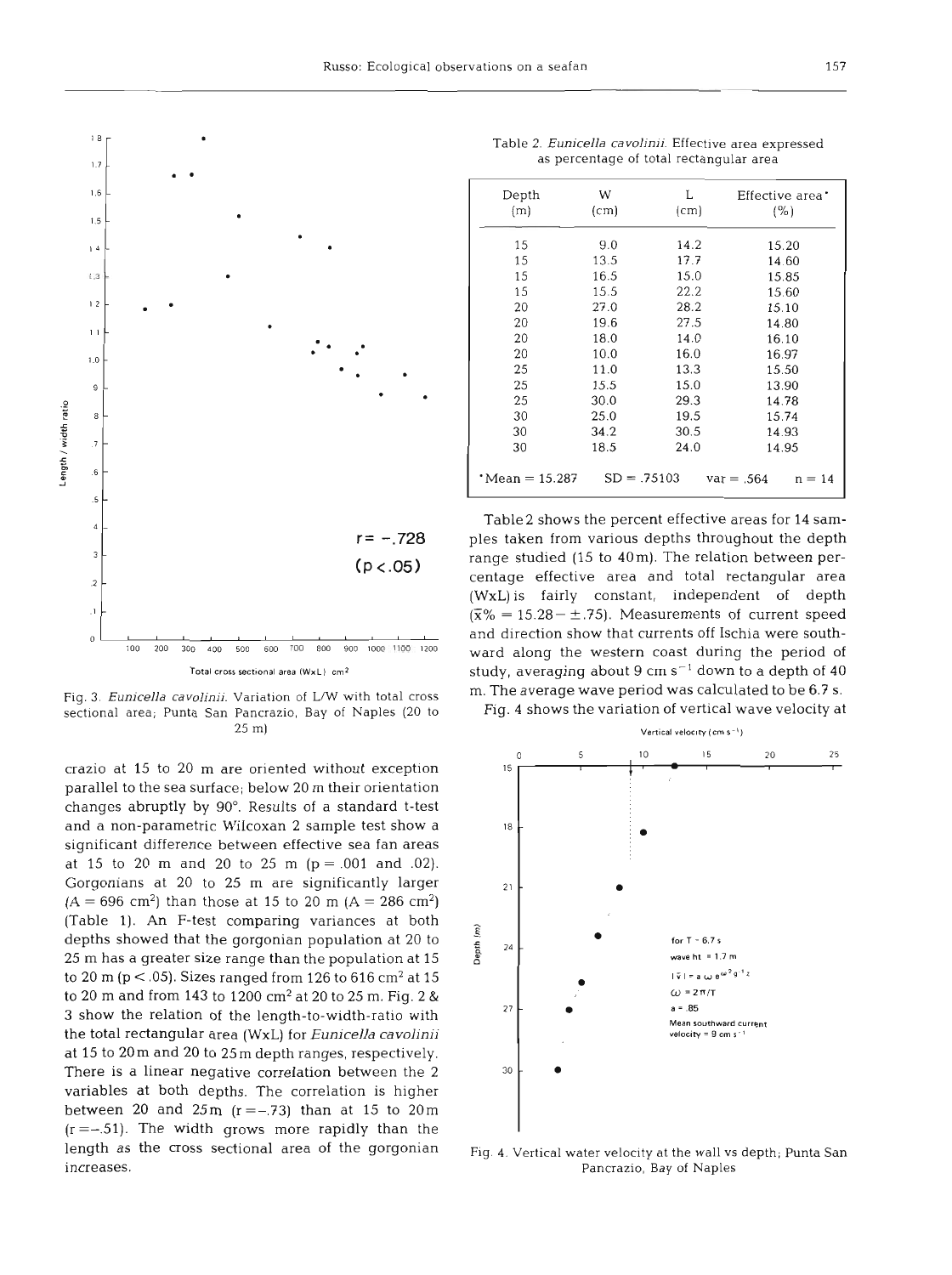the wall with depth. Vertical wave oscillation decreases exponentially as predicted by theory reaching 9 cm  $s^{-1}$  at about 20 m (Fig. 4). At the wall, the wave equation simplifies to the algorithm for the vertical velocity of water molecules (V) as a function of wave period (T), depth (Z) and wave amplitude (a) which equals 0.5 wave height.

### **DISCUSSION**

*Eunicella cavolinii* was not found in water depths less than 15 m off Punta San Pancrazio, Ischia in the Bay of Naples. Discussing the depth regime of  $E$ . *cavolinii* in the Bay of Naples off Cape Sorrento, Riedl (1972b) found that it grows in water depths of below 8 m. Theodor & Denizot (1963) report that the 15 m depth limit for this species extends throughout most of the Mediterranean Sea. This abrupt growth pattern is also consistent with other observations on shallow-water gorgonians in Florida (Opresko 1973). The upper bathymetric limit of distribution seems to be more sharply defined than the lower limit.

Gorgonians were evenly spaced throughout the observed depth ranges (15 to 20 m and 20 to 25 m) off Punta San Pancrazio. The average distance between neighboring sea fans at 20 to 25 m is greater than at the 15 to 20 m depth range. The ratio of sea-fan width to mean distance to the nearest neighbor is less than 0.5 at both depths. There is little or no overlap or 'shading' between adjacent gorgonians. As the width of the sea fan increases with depth so does the average distance between attachment sites (stems). Gorgonian spacing seems to reflect a spacing pattern most efficient in partitioning the resources of food or minerals carried by the water to the effective area of the gorgonians.

Gorgonians growing on the sheer face of the wall from 15 to 20 m are oriented without exception with their flat broad surfaces parallel to the sea surface. Below 20 m, orientation changes abruptly by 90". The effects of vertical oscillations of water due to waves are important for gorgonians in shallow water (Kinzie 1973); these organisms take advantage of oscillating water by orienting their cross sections perpendicular to them. Any horizontal unidirectional flow of water is likely to influence benthic organisms at depths where appreciable currents flow (Riedl 1972a, Muzik & Wainright 1977).

Below 20 m, off Punta San Pancrazio, *Eunicella cavolinii* orients itself normal to the prevailing current. Gorgonian orientation has been used as an indicator of mean current patterns (Barham & Davies 1968, Riedl 1972b). California gorgonians orient normal to mean tidal currents. *Muricea* orient at right angles to bottom surge in shallow water (< 30 m) while *Adelogorgia* 

orient normal to tidal currents in greater depths (> 30 m) (Grigg 1972). Riedl (1972b) defines 2 major water movement zones in the Bay of Naples (Cape Sorrento) which affect  $E$ . *cavolinii:* the oscillating zone  $(< 11 \text{ m})$ and the unidimensional flowing zone  $(>11 \text{ m})$ . I found the critical depth of orientation for E. *cavolinii* off Punta San Pancrazio to be at 20 m. The difference in critical depth is probably due to differences in wave exposure. Above 20 m wave period and wave height determine vertical water motion; below that depth the southward current  $(9 \text{ cm s}^{-1})$  along the western coast of Ischia prevails.

Hydromechanical properties of a sea fan colony are important for its survival. Water velocity inside the branches of sea fans depends on their morphology and orientation to water movement. In corals perpendicular to water flow, exit velocity is 30 % less than entrance velocity (Chamberlain & Graus 1975). This property may enhance capture of food (Laborel 1960). However, Lasker (1981) reports that some species of gorgonian do not efficiently capture zooplankton due to low densities of nematocysts in their tentacles. Some gorgonians capture more food when oriented parallel to water flow (Leversee 1976). The orientation of sea fans normal to water flow may not be related to food capture but to waste removal in the vicinity of the polyps and a resupply of mineral nutrients (Ca, Mg) for skeletal growth.

Gorgonians living off Punta San Pancrazio are significantly larger ( $p = .05$ ) at 20 to 25 m than in shallow waters. The thermocline off Punta San Pancrazio extended to a depth of 10 to 12 m. Temperature differences between 15 and 25 m were no greater than 1 to 2  $C<sup>o</sup>$ . However, at 15 m the effects of seasonal variations in wave activity, total solar radiation, mixing and depth of the thermocline may ecologically be more important for gorgonians than at depths near 25 m where severe surface wave activity is rare. Gorgonians growing on a vertical face receive less light than those growing on horizontal substrata due to differences in the declination of the sun and reflection/refraction properties of water. Light has an important effect on hermatypic gorgonians since they may obtain some of their nutritional energy from photosynthesizing zooxanthellae (Wainright 1967). Too much light can smother gorgonians by epiphytic growth (Kinzie 1973) and if zooxanthellae are contributing to gorgonian nutrition it is more important in low light regimes (Theodor & Denizot 1963). Populations of *Eunicella cavolinii* growing at 20 to 25 m off Punta San Pancrazio have a greater size range than populations at 15 to 20 m. This is probably due to seasonal changes in mixing, turbidity and light availability. The difference in gorgonian size distribution reflects differences in longterm mean water movement, temperature and light.